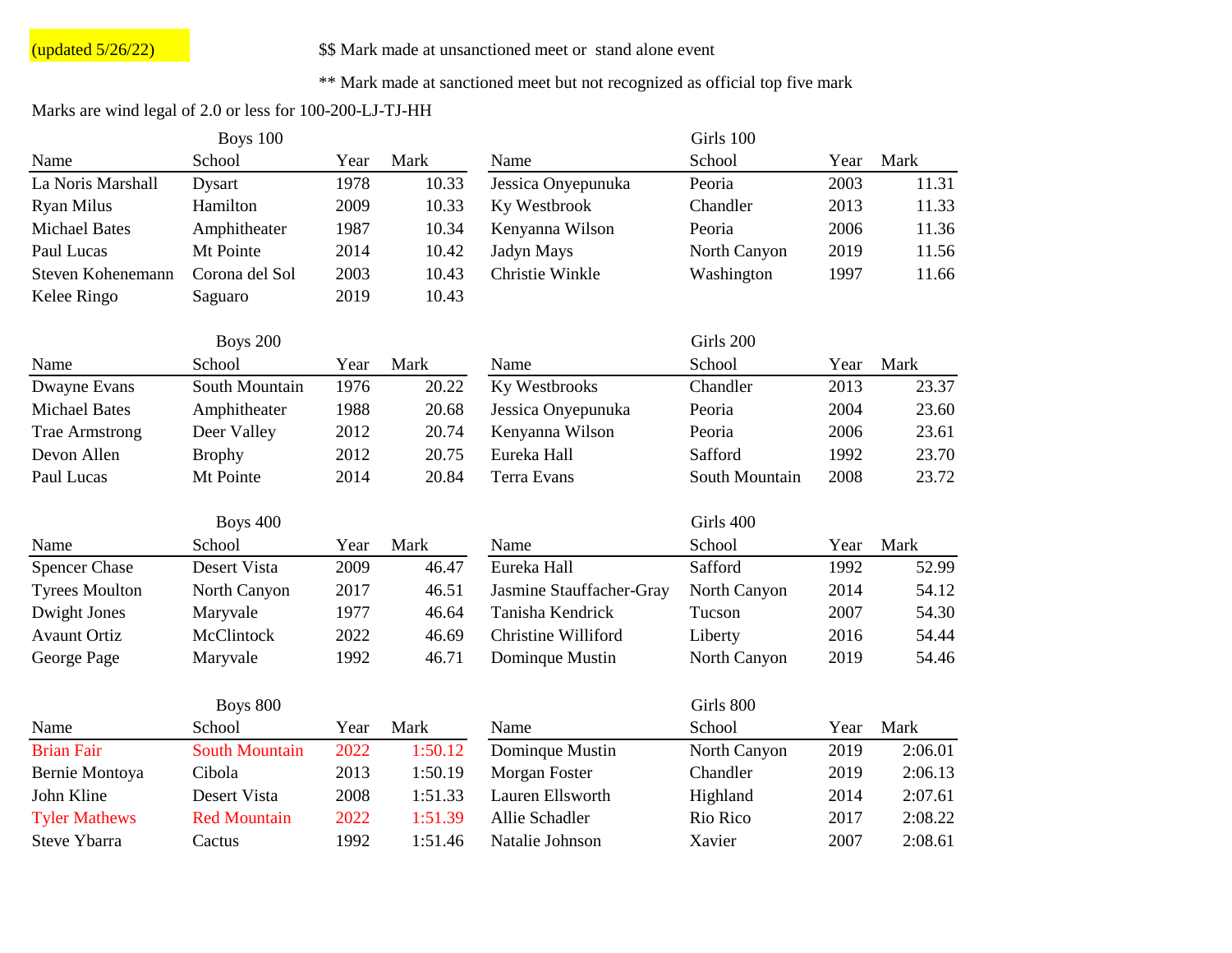|                      | <b>Boys 1600</b>         |      |         |                         | <b>Girls 1600</b>      |      |          |
|----------------------|--------------------------|------|---------|-------------------------|------------------------|------|----------|
| Name                 | School                   | Year | Mark    | Name                    | School                 | Year | Mark     |
| Carlos Villarreal    | Rio Rico                 | 2015 | 4:03.98 | Danielle Jones          | Desert Vista           | 2015 | 4:39.88  |
| <b>Billy Orman</b>   | Tuba City                | 2011 | 4:05.29 | Allie Schadler          | Rio Rico               | 2015 | 4:45.15  |
| Bernie Montoya       | Cibola                   | 2013 | 4:05.89 | Morgan Foster           | Chandler               | 2019 | 4:47.03  |
| Jeff Canada          | Greenway                 | 1983 | 4:06.44 | Sara Gorton             | <b>Mountain Pointe</b> | 1999 | 4:49.11  |
| Leo Daschbach        | Highland                 | 2019 | 4:07.52 | Jessica Tonn            | Xavier                 | 2008 | 4:50.42  |
|                      |                          |      |         | \$\$ Lauren Ping        | <b>Desert Vista</b>    | 2021 | 4:43.26  |
|                      | Boys Mile Run            |      |         |                         | Girls Mile Run         |      |          |
| Name                 | School                   | Year | Mark    | Name                    | School                 | Year | Mark     |
| <b>Andy Truard</b>   | Salpointe                | 2013 | 4:09.71 | Kathy Gibbons           | Alhambra               | 1972 | 4:39.4h  |
| Don Janicki          | Mesa                     | 1978 | 4:09.9  | Allie Schadler          | Rio Rico               | 2017 | 4:43.00  |
| Ryan Silva           | Rincon                   | 2012 | 4:10.33 | Danielle Jones          | Desert Vista           | 2015 | 4:46.17  |
| Bernie Montoya       | Cibola                   | 2012 | 4:10.37 | Samantha Schadler       | Rio Rico               | 2019 | 4:48.33  |
| Nathan Rodriguez     | Corona del Sol           | 2014 | 4:10.46 | <b>Kelley Cathey</b>    | San Manuel             | 1980 | 4:48.8   |
| \$\$ Leo Daschbach   | Highland                 | 2020 | 3:59.54 |                         |                        |      |          |
|                      | Boys 3200 Meter Run      |      |         |                         | Girls 3200 Meter Run   |      |          |
| Name                 | School                   | Year | Mark    | Name                    | School                 | Year | Mark     |
| Bernie Montoya       | Cibola                   | 2012 | 8:47.07 | Allie Schadler          | Rio Rico               | 2017 | 10:05.70 |
| <b>Billy Orman</b>   | Tuba City                | 2011 | 8:48.63 | Danielle Jones          | Desert Vista           | 2015 | 10:09.58 |
| Jeff Canada          | Greenway                 | 1984 | 8:50.24 | Sara Gorton             | <b>Mountain Pointe</b> | 1999 | 10:15.94 |
| Leo Daschbach        | Highland                 | 2019 | 8:51.09 | Lauren Ping             | Desert Vista           | 2021 | 10:16.25 |
| Andy Trouard         | Salpointe                | 2014 | 8:51.26 | Abi Archer              | Chaparral              | 2019 | 10:21.21 |
|                      | <b>Boys High Hurdles</b> |      |         |                         | Girls High Hurdles     |      |          |
| Name                 | School                   | Year | Mark    | Name                    | School                 | Year | Mark     |
| Devon Allen          | <b>Brophy</b>            | 2013 | 13.50   | <b>Ashlee Moore</b>     | Hamilton               | 2014 | 13.59    |
| Trey Johnson         | Tolleson                 | 2017 | 13.65   | Jaquelyn Johnson        | Yuma                   | 2003 | 13.60    |
| <b>Mossey Cade</b>   | Santa Cruz               | 1980 | 13.69   | <b>Saira Prince</b>     | <b>Williams Field</b>  | 2022 | 13.73    |
| <b>Michael Bates</b> | Amphitheater             | 1988 | 13.70   | <b>Tiffany McDonald</b> | Peoria                 | 2003 | 13.75    |
| T. J. Green          | Chandler                 | 2017 | 13.77   | Sharrelle Jordan        | Chandler               | 2013 | 13.76    |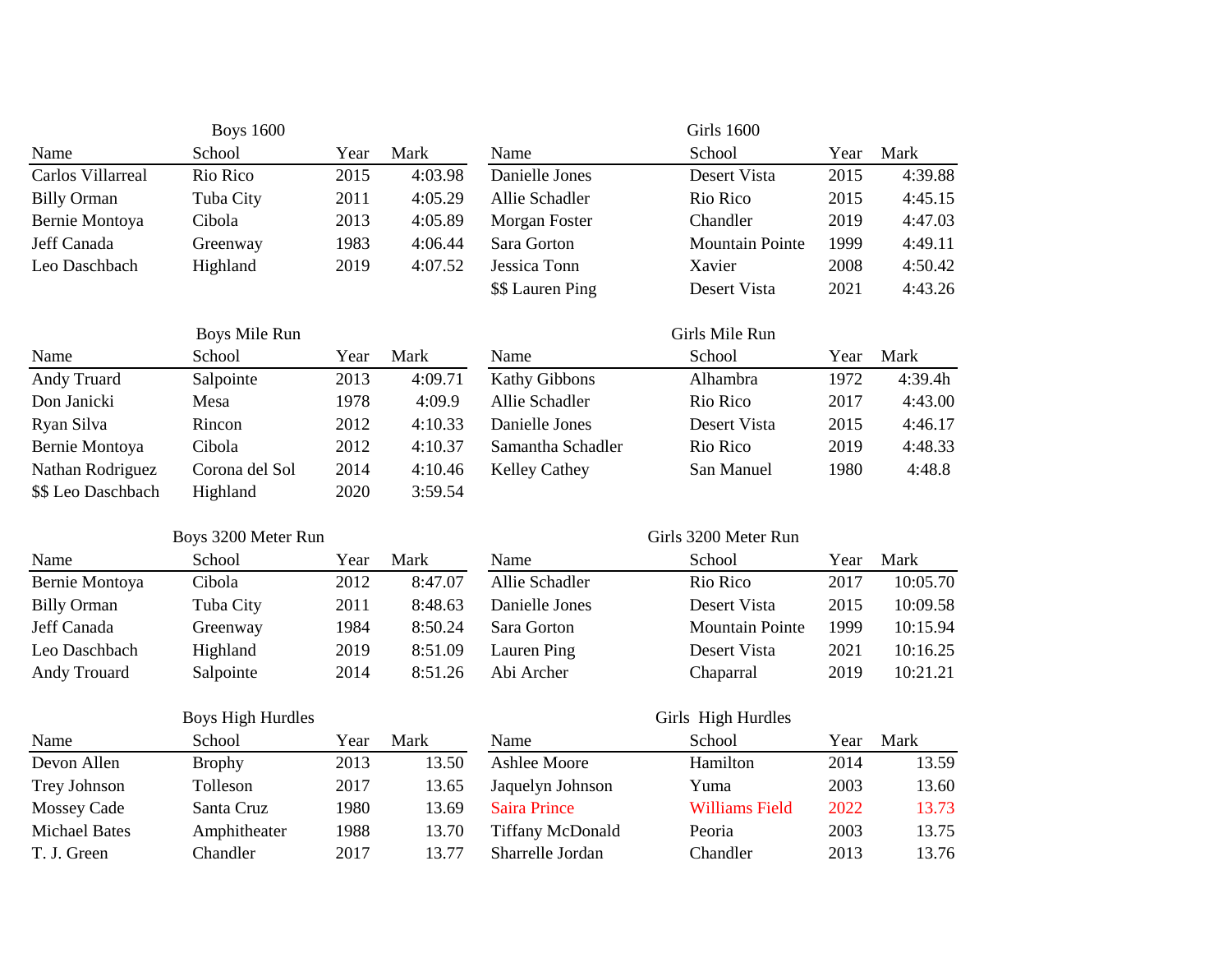|                     | Boys 300 Hurdles    |      |       |                     | Girls 300 Hurdles   |      |       |
|---------------------|---------------------|------|-------|---------------------|---------------------|------|-------|
| Name                | School              | Year | Mark  | Name                | School              | Year | Mark  |
| <b>Robert Grant</b> | <b>Brophy</b>       | 2014 | 36.24 | Ma'Kayla Dickerson  | Fairfax             | 2019 | 41.38 |
| Devon Allen         | <b>Brophy</b>       | 2012 | 36.39 | <b>Joy Moorer</b>   | <b>North Canyon</b> | 2022 | 41.47 |
| James Smith         | Westwood            | 2018 | 36.40 | Jaide Septer        | Canyon del Oro      | 2011 | 42.01 |
| <b>Yan Vasquez</b>  | <b>Red Mountain</b> | 2022 | 36.40 | Dominique Mustin    | North Canyon        | 2020 | 42.03 |
| Isaiah Oliver       | <b>Brophy</b>       | 2015 | 36.53 | Jae'Nisha Heckstall | Kellis              | 2017 | 42.23 |

|                    | Boys 4x100 Relay     |      |           |                 | Girls 4x100 Relay   |      |             |
|--------------------|----------------------|------|-----------|-----------------|---------------------|------|-------------|
| Name               | School               | Year | Mark      | Name            | School              | Year | Mark        |
|                    | Mtn Pointe           | 2012 | 40.46     |                 | Peoria              | 2004 | 45.65       |
|                    | Saguaro              | 2019 | 40.85     |                 | Peoria              | 2002 | 45.73       |
|                    | <b>Cesar Chavez</b>  | 2009 | 40.90     |                 | Chandler            | 2013 | 45.94       |
|                    | Chandler             | 2017 | 41.03     |                 | Chandler            | 2021 | 46.09       |
|                    | Chandler             | 2008 | 41.09     |                 | Peoria              | 2007 | 46.26       |
|                    |                      |      |           |                 | Chandler            | 2017 | 46.26       |
|                    | Boys 4x400 Relay     |      |           |                 | Girls 4x400 Relay   |      |             |
| Name               | School               | Year | Mark      | Name            | School              | Year | Mark        |
|                    | Desert Vista         | 2008 | 3:13.50   |                 | North Canyon        | 2019 | 3:42.46     |
|                    | Westwood             | 1999 | 3:14.33   |                 | Chandler            | 2019 | 3:43.50     |
|                    | Desert Vista         | 2007 | 3:15.50   |                 | North Canyon        | 2021 | 3:45.62     |
|                    | Chandler             | 2012 | 3:15.52   |                 | North Canyon        | 2020 | 3:49.37     |
|                    | Cesar Chavez         | 2009 | 3:15.67   |                 | <b>North Canyon</b> | 2022 | 3:50.09     |
|                    | Boys 4x800 Relay     |      |           |                 | Girls 4x800 Relay   |      |             |
| Name               | School               | Year | Mark      | Name            | School              | Year | Mark        |
|                    | Highland             | 2019 | 7:42.16   |                 | Xavier              | 2007 | 8:57.81     |
|                    | <b>Desert Vista</b>  | 2022 | 7:43.79   |                 | Desert Vista        | 2015 | 9:01.51     |
|                    | <b>Desert Vista</b>  | 2008 | 7:45.40   |                 | Highland            | 2014 | 9:03.90     |
|                    | Desert Vista         | 2007 | 7:47.99   |                 | Desert Vista        | 2014 | 9:03.94     |
|                    | Dobson               | 1999 | 7:49.40   |                 | Chandler            | 2017 | 9:07.38     |
|                    | <b>Boys Shot Put</b> |      |           |                 | Girls Shot Put      |      |             |
| Name               | School               | Year | Mark      | Name            | School              | Year | Mark        |
| <b>Tyson Jones</b> | Desert Edge          | 2018 | 71' 8.75" | MaKayla Long    | Perry               | 2021 | 50'8"       |
| Dallas Long        | North                | 1958 | 69' 3"    | Makayla Hunter  | Chandler            | 2021 | 48' 4' 1/4" |
| Dwight Johnson     | Tempe                | 1987 | 67' 0.50" | Kayleigh Conlon | Mt Pointe           | 2017 | 47' 9.50"   |
| Larry Hendershot   | Washington           | 1962 | 65' 6"    | Ky Westbrook    | Chandler            | 2013 | 47' 9"      |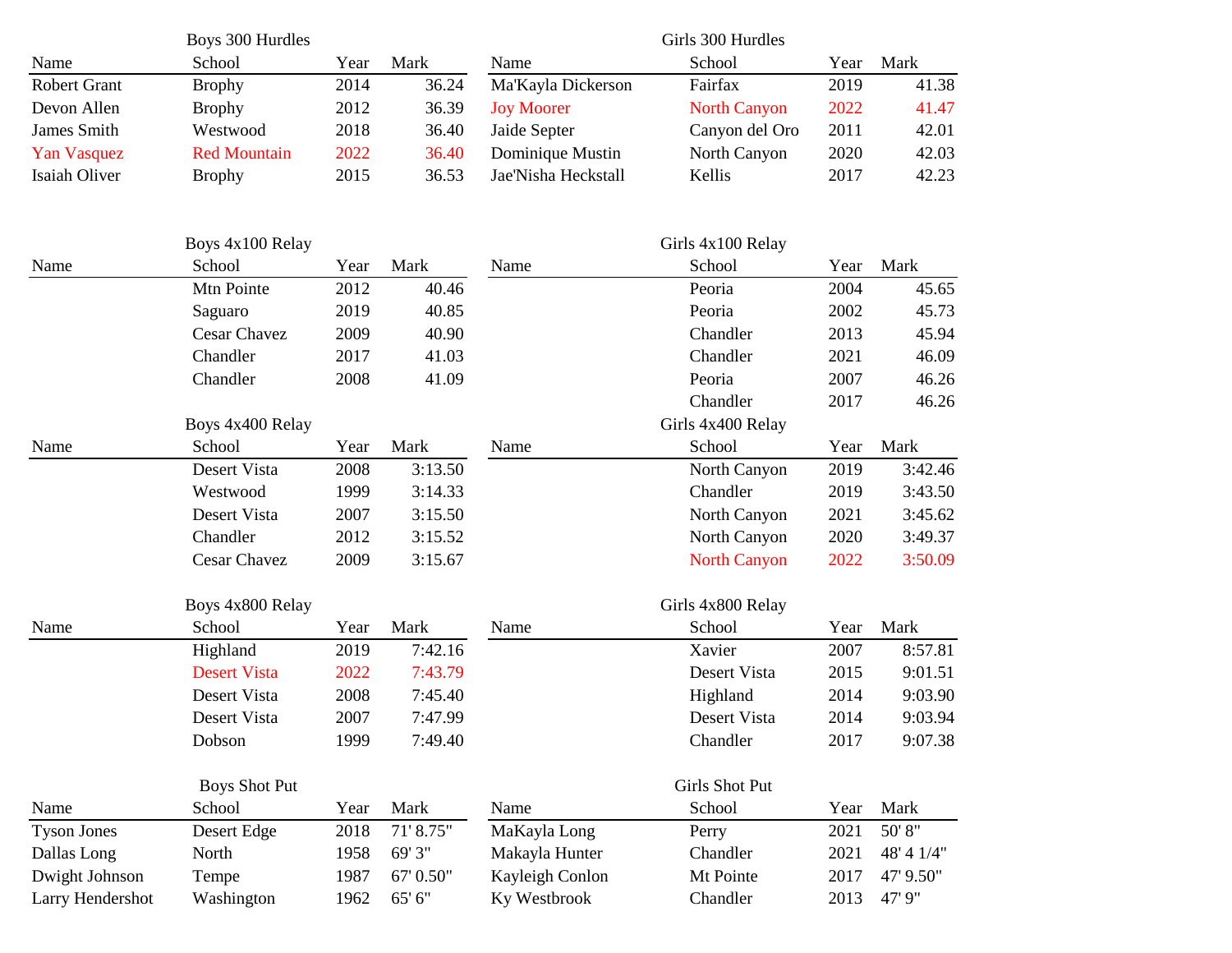| Turner Washington | Canyon del Oro | 2017 | 65' 1.50" | Cindy Johnson       | Chandler | 1980 47'5"      |
|-------------------|----------------|------|-----------|---------------------|----------|-----------------|
|                   |                |      |           | ** MaKayla Long     | Perry    | 2021 53' 3 3/4" |
|                   |                |      |           | \$\$ Makayla Hunter | Chandler | 2021 50'5"      |

|                   | <b>Boys Discus</b> |      |           |                | Girls Discus |      |         |
|-------------------|--------------------|------|-----------|----------------|--------------|------|---------|
| Name              | School             | Year | Mark      | Name           | School       | Year | Mark    |
| Turner Washington | Canyon del Oro     | 2017 | 227' 10"  | Cindy Johnson  | Chandler     | 1982 | 176'4"  |
| Elijah Mason      | Desert Vista       | 2017 | 212'11''  | MaKayla Long   | Perry        | 2021 | 164'3'' |
| Dwight Johnson    | Tempe              | 1987 | 212'11''  | Janine Sandell | Deer Valley  | 2003 | 160'10" |
| Jim Howard        | Arcadia            | 1971 | $201'$ 7" | Hannah Carson  | Chandler     | 2011 | 159'4"  |
| Doug Reynolds     | Greenway           | 1993 | $200'$ 9" | Makayla Hunter | Chandler     | 2021 | 153'4"  |

|                          | Boys High Jump |      |            |                       | Girls High Jump |      |          |
|--------------------------|----------------|------|------------|-----------------------|-----------------|------|----------|
| Name                     | School         | Year | Mark       | Name                  | School          | Year | Mark     |
| <b>Justice Summerset</b> | Mt View-Marana | 2016 | $7'$ 2.50" | Jeanna McDowell       | Gilbert         | 1996 | 6'0.5"   |
| Bryant O'Georgia         | North Canyon   | 2014 | 7'2.25''   | Jaquelyn Johnson      | Yuma            | 2003 | 6'0''    |
| Gabriel Beecham          | Casa Grande    | 1989 | 7'2''      | <b>Shelly Fehrman</b> | Horizon         | 1985 | 5'11.75" |
| Donavan Fields           | Mesa           | 1981 | 7'1.5"     | Candance Clifford     | Mtn Ridge       | 2001 | 5'10.75" |
| Teddy Williams           | Cactus         | 1990 | 7'1.5"     | <b>Stacey Smith</b>   | Mtn View        | 1994 | 5'10.5"  |

|                      | Boys Long Jump |      |            |                          | Girls Long Jump |      |             |
|----------------------|----------------|------|------------|--------------------------|-----------------|------|-------------|
| Name                 | School         | Year | Mark       | Name                     | School          | Year | Mark        |
| Bryce Lamb           | Chandler       | 2009 | 25'10.75"  | Jai Gruenwald            | Chandler        | 2018 | $20'$ 6.75" |
| Lamonte King         | Dysart         | 1977 | 25' 9.75"  | Roxane Keating           | Cortez          | 1978 | $20'$ 4.5"  |
| <b>Travonn White</b> | Mt Pointe      | 2013 | $25'$ 5.5" | <b>Sandy Crabtree</b>    | Apollo          | 1978 | 20' 1.75"   |
| Dannie Jackson       | Santa Rita     | 1975 | 25'5''     | Jasmine Todd             | Chandler        | 2012 | $20'$ 1.5"  |
| Larry Reed           | Yuma           | 1967 | 25'3.5''   | <b>Stephanie Garnett</b> | Winslow         | 2003 | 20' 0.25"   |

| Boys Triple Jump |              |      |           | Girls Triple Jump     |           |      |          |  |
|------------------|--------------|------|-----------|-----------------------|-----------|------|----------|--|
| Name             | School       | Year | Mark      | Name                  | School    | Year | Mark     |  |
| Bryce Lamb       | Chandler     | 2009 | 52' 6.25" | Jasmine Todd          | Chandler  | 2011 | $41'$ 5" |  |
| Will Claye       | Mt Pointe    | 2008 | 52' 4.75" | Nura Muhammad         | Mt Pointe | 2016 | 41'0"    |  |
| Hayden McClain   | Sandra Day O | 2013 | 50' 8.25" | Nina Henson           | Sahuaro   | 2002 | 40'11''  |  |
| Aaron Fox        | Sinagua      | 1994 | 49 1"     | Tria Seawater-Simmons | Mt Pointe | 2015 | 40' 4.5" |  |
| AJ Corneluis     | Kingman      | 1995 | 48' 9.5"  | Tianna Poirer-Shelton | Chandler  | 2017 | 40'3.5"  |  |